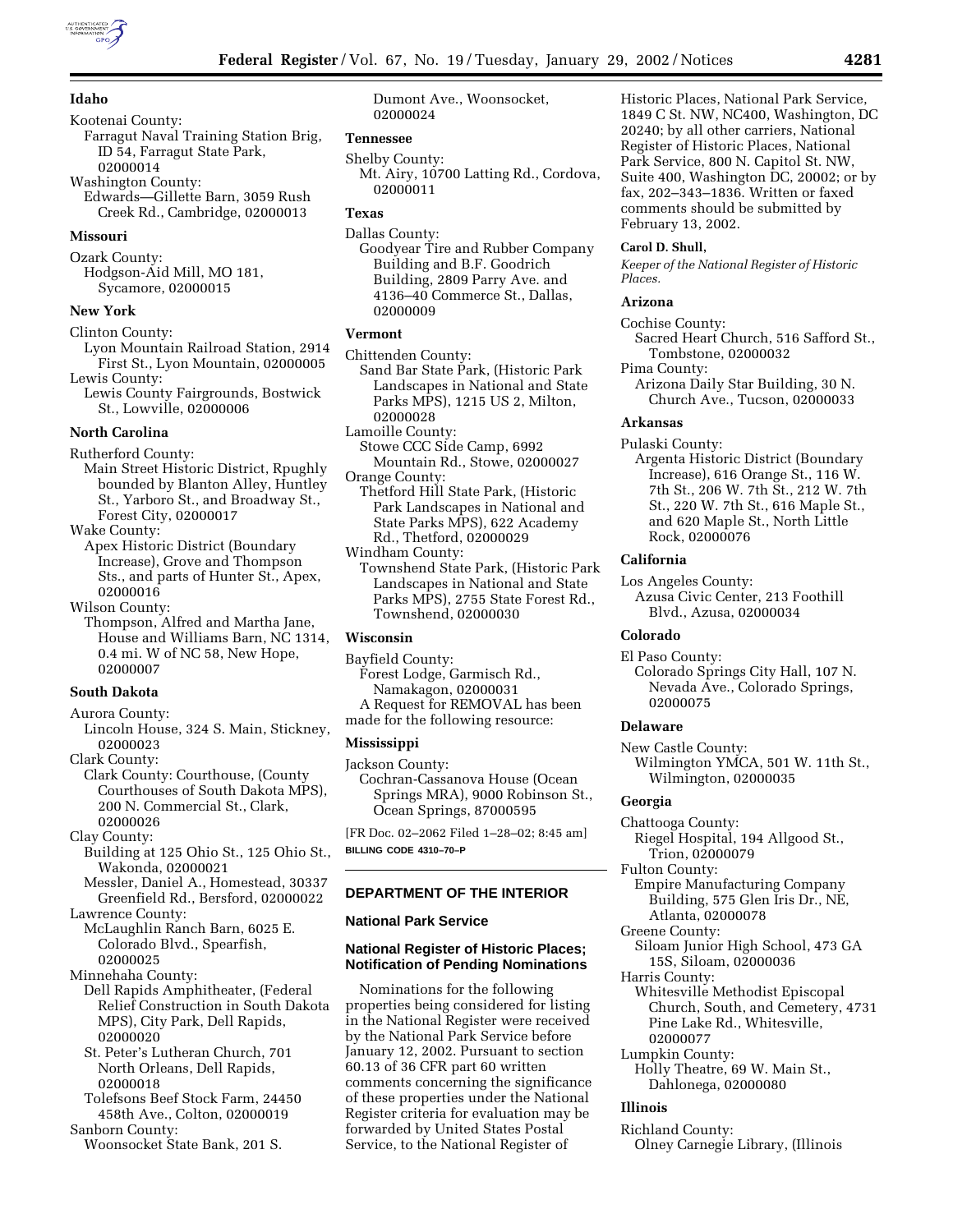Carnegie Libraries MPS) 401 E. Main St., Olney, 02000037

# **Louisiana**

Orleans Parish: Shell Building, 925 Common St., New Orleans, 02000039 Red River Parish: Thomas House, 787 LA, Martin,

02000038

# **Massachusetts**

Barnstable County: Teaticket School, 340 Teaticket Hwy, MA 28 at Sandwich Rd., Falmouth, 02000082

Suffolk County: Francis and Isabella Apartments, 430– 432 and 434–436 Dudley St., Boston, 02000081

#### **Michigan**

# Berrien County:

- Fidelity Building, 162 Pipestone St., Benton Harbor, 02000042
- Calhoun County:
- Milk Producers Company Barn, 47 S. Cass St., Battle Creek, 02000043
- Menominee County: Wells, J.W., State Park, N7670 MI M– 35, Cedarville, 02000040
- Wayne County:
- Ford Piquette Avenue Plant, 411 Piquette Ave., Detroit, 02000041 Leland, Nellie, School, 1395 Antietam St., Detroit, 02000044

# **Mississippi**

Harrison County: Biloxi Veterans Administration Medical Center, 400 Veterans Ave., Biloxi, 02000045

#### **Missouri**

Johnson County: Howard School, 400 W. Culton St., Warrensburg, 02000046

#### **Montana**

Lewis and Clark County: Montana State Arsenal, Armory and Drill Hall, 1100 North Main, Helena, 02000048

Stillwater County:

- 4K Ranch, Fiddler Creek Rd., Dean, 02000049 Halfway House, 3951 MT 78, Columbus, 02000047
- 

# **New Mexico**

- Bernalillo County: Jonson Gallery and House, 1909 Las Lomas Rd. NE, Albuquerque, 02000050
- Eddy County:
- Dark Canyon Apache Rancheria— Military Battle Site, Address Restricted, Queen, 02000083

# **New York**

Onondaga County:

Berkeley Park Subdivision Historic District, (Historic Designed Landscapes of Syracuse MPS) Roughly bounded by Strattford St., Ackerman Ave., Morningside Cemetery, and Comstock Ave., Syracuse, 02000055

- Oswego County: Clarke, Edwin W. and Charlotte, House, (Freedom Trail, Abolitionism, and African American Life in Central New York MPS), 80 E. Mohawk St., Oswego, 02000052
	- Green, Nathan and Clarissa, House, (Freedom Trail, Abolitionism, and African American Life in Central New York MPS), 98 West Eight St., Oswego, 02000054
	- Littlefield, Hamilton and Rhoda, House, (Freedom Trail, Abolitionism, and African American Life in Central New York MPS), 44 E. Oneida St., Oswego, 02000051
	- Pease, Daniel and Miriam, House, (Freedom Trail, Abolitionism, and African American Life in Central New York MPS), 361 Cemetery Rd., Oswego, 02000053

# **North Carolina**

- Mecklenburg County: Pharradale Historic District, Bounded by Biltmore, Dr., Cherokee Rd., Providence Rd. and Scotland Ave., Charlotte, 02000057
- Pitt County:
- Red Banks Primitive Baptist Church, NC 1704, jct. with NC 1725, Bell Fork, 02000060
- Rutherford County: Washburn Historic District, 2401, 2426, 2436 Bostic-Sunshine Hwy, 1391,1392 Andrews Mill Rd., 126– 156, 157 Salem Church Rd., Bostic, 02000056
- Wake County: Downtown Wake Forest Historic District, (Wake County MPS) South White St. roughly from E. Roosevelt Ave. to Owen Ave., Wake Forest, 02000059
	- Glenwood—Brooklyn Historic District (Boundary Increase and Decrease), Roughly bounded by W. Peace St., St. Mary's St., Wills Forest St. and Glenwood Ave., Raleigh, 02000058

# **Ohio**

- Erie County: First Regular Anti-Slavery Baptist Church, 315 Decatur St., Sandusky, 02000061 Summit County:
- Schmitt, Louis, House and Store, 2967 Hickory St., Clinton, 02000084

# **Pennsylvania**

Blair County:

- Knickerbocker Historic District, 4th, 5th and 6th Aves., Burgoon Rd., 40th and 41Sts., Altoona, 02000064 Bradford County: Troy Public High School, 250 High St., Troy, 02000067 Chester County:
	- Byers Station Historic District, Jct. of Byers and Eagle Farm Rds., Upper Uwchlan, 02000062
- Franklin County:
- Burns, Jeremiah, Farm, 10988 Fish and Game Rd., Waynesboro, 02000065
- Lancaster County:
- Byers—Muma House, 1402 Trout Run Rd., East Donegal, 02000070

Mifflin County:

- Pennsylvania Main Line Canal, Juniata Division, Canal Section, 1.5 mi. section of canal bet. PA RR Main Line and Juniata River, Granville Township, 02000069
- Philadelphia County:
	- Fairmount Avenue Historic District, Fairmount Ave., Melon St., North St., 15th St., 16th St., and 17th St., Philadelphia, 02000066
	- Smyser and English Pharmacy, 245– 247 W. Chelten Ave., Philadelphia, 02000071
	- Social Service Building, 311 S.
- Juniper St., Philadelphia, 02000063 Somerset County:
- Second National Bank of Meyersdale, 151 Center St., Meyersdale, 02000068

#### **Tennessee**

White County:

Community Building, 5 W. Maple St., Sparta, 02000085

# **Texas**

- Harris County:
- Houston Post-Dispatch Building, 609 Fannin, Houston, 02000072
- Hays County:
	- Bunton Branch Bridge, Cty. Rd. 210, approx. 0.2 mi. NW of jct. with IH– 35 at Bunton Overpass, Kyle, 02000086

# **Washington**

- King County:
	- McGrath Cafe and Hotel—The McGrath, 101 W. North Bend Way, North Bend, 02000089
- Snohomish County:
- Stanwood IOOF Public Hall, 27128 102nd Ave. NW, Stanwood,
- 02000087
- Spokane County:
- Hutton, Levi and May Arkwright, House, 2206 W. 17th Ave., Spokane, 02000088

# **Wisconsin**

Oconto County: